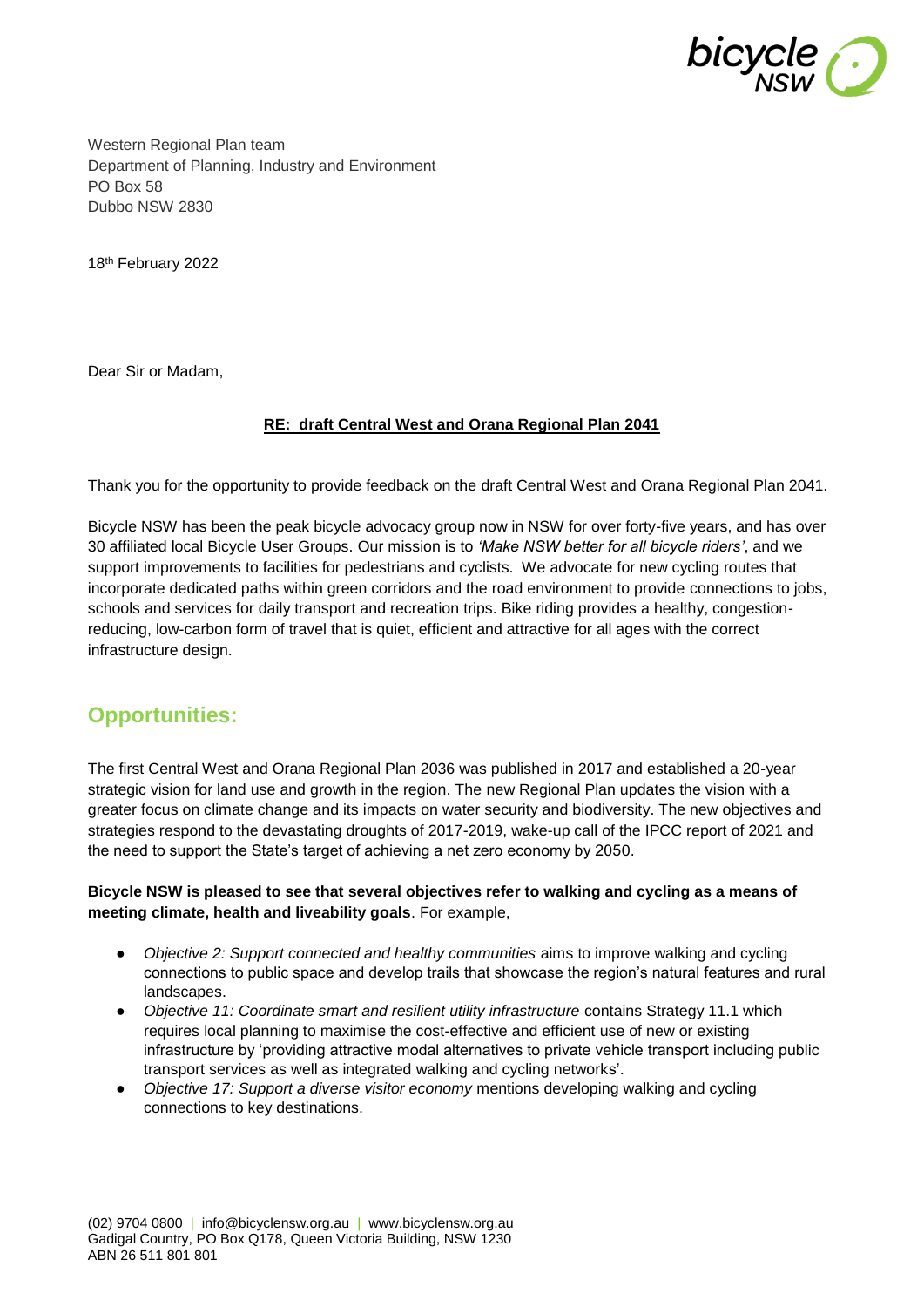A commitment to new active transport infrastructure will deliver innumerable benefits to the residents of the Central West and Orana regions. Improved walking and cycling paths will contribute to connected and liveable communities, increase resilience to climate change, reduce carbon emissions and ignite new industries such as sustainable tourism. Creating safe and attractive routes to workplaces, schools, reserves and recreation facilities will foster healthy lifestyles and ensure equitable access to economic opportunities for people of all ages, incomes and abilities.

There has never been a better time to build for active transport, as evidenced in two very significant new Transport for NSW policies that require State projects to prioritize road space for walking and cycling:

- Road User Space Allocation Policy CP21000<sup>i</sup> establishes a road user hierarchy that considers pedestrians first and private cars last.
- Providing for Walking and Cycling in Transport Projects Policy CP21001<sup>ii</sup> requires every transport project funded by Transport for NSW to include provision for walking and cycling, which must delivered from the outset of the project. The policy applies to anyone planning, designing, delivering, building or managing a transport project or asset for, or on behalf of, Transport for NSW.

Bicycle infrastructure has a low cost per km, offering better value than road projects and supporting Councils' financial sustainability. Over 100km of bike paths can be delivered for the cost of 1km of new roadiil. Studies have shown that 70% of people in NSW either ride a bike now or would start to ride if safe infrastructure was provided<sup>iv</sup>.

The urban design strategies developed for regional NSW by Government Architect NSW<sup>v</sup>, acknowledge that private cars are likely to remain a dominant form of transport in regional areas. However, enabling active transport in town and village centres through good urban design and integrated land use planning will reduce congestion, noise and car parking pressures. Pedestrian and bike riding infrastructure developed through the lens of the Movement and Place Framework will create more space for trees and landscaping, slow traffic and allow a more compact urban form.

High-quality shared paths through towns and villages will reduce dependency on private cars. In a region where 7% of households have no access to a car and many struggle to afford one, transport poverty is a serious issue. 26% of households have a weekly income below \$650, more than the NSW average of 19%<sup>vi</sup>, and inequality is likely to widen further with rising housing costs and changing employment patterns. If education facilities, workplaces and community facilities can be accessed safely on foot or by bike, families can be released from the financial burden of owning multiple cars.

Of course, bike riding facilities are proven to attract tourists and support the visitor economy. New businesses will be needed to support eco-, active and adventure tourism while existing businesses benefit from increased passing trade and foot traffic<sup>vii</sup>. The region already attracts touring cyclists with a surge of activity after the Central West Trail launched in April 2020<sup>viii</sup>, providing a 400km waymarked loop that has revitalised several country towns and attracted thousands of cyclists to the area for a 5- or 6-day adventure. A focus on this market would bring substantial benefits as the mining and agricultural economies fluctuate over the coming years.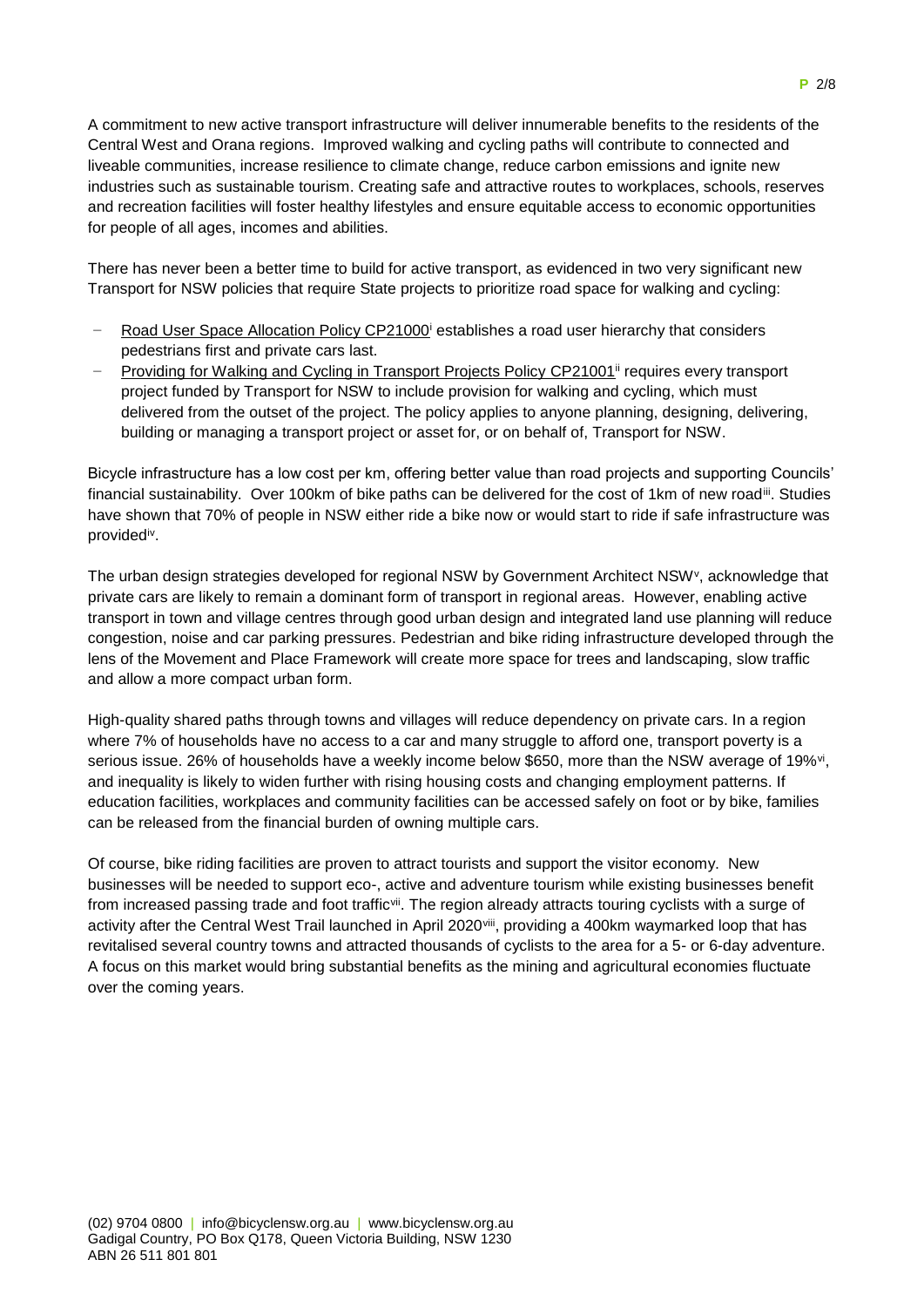# **Key concerns and recommendations:**

The new Regional Plans for the Central Coast and the Hunter focus on the development of a sustainable **'15-minute region'** of vibrant, connected healthy neighbourhoods where every day needs are close to home and can be met with a short walk or bike ride (or a car trip in rural areas). The 15-minute concept is sadly missing from the draft Central West and Orana Regional Plan.

# *Recommendation:*

*Place the concept of a '15-minute region' front and centre of the new Central West and Orana Regional Plan 2041 and provide strategic direction for land-use decisions that place new housing and infrastructure close to jobs and services to encourage active and public transport.*

Despite the clear benefits of walking and cycling to regional communities, the updated Regional Plan lacks clear targets to reduce car dependency and encourage much more active transport in the Central West and Orana.

#### *Recommendation:*

*The Central West and Orana Regional Plan 2041 should incorporate ambitious numerical targets to expand active transport, reducing reliance on private vehicles and curtailing increases in congestion and pollution as the population grows.*

An emphasis on the electrification of vehicles will not meet critical health, equity and liveability imperatives. For example, *Objective 3: Plan for resilient places and communities* contains Strategies 3.6 and 3.7 that support the provision of EV charging stations for low-emission vehicles. Cycling and walking are essential for true resilience but are not mentioned under Objective 3.

#### *Recommendation:*

*Include a strategy for developing active transport infrastructure to meet Objective 3: Plan for resilient places and communities.*

# **Further considerations:**

Bicycle NSW would like to be involved with the delivery of active transport infrastructure in the Central West and Orana. We can offer expert advice at each stage, from the planning of walking and cycling networks to the detailed design of paths and intersections. Many of the relevant technical standards, policies and guidelines are drawn together on our [website.](https://bicyclensw.org.au/rays-corner/)

It is important for planners and engineers to consider the following when developing infrastructure for active travel. Please note that these recommendations are all reflected in the new Regional Cycling Plan that Bicycle NSW is developing with Transport for NSW.

# **Provide cycling infrastructure that is segregated from vehicles**

Bicycle NSW supports bicycle infrastructure that is completely separated from vehicles on main roads to cater for riders of all ages and abilities. Mixed traffic cycle routes are only appropriate where speed limits or traffic volumes are very low.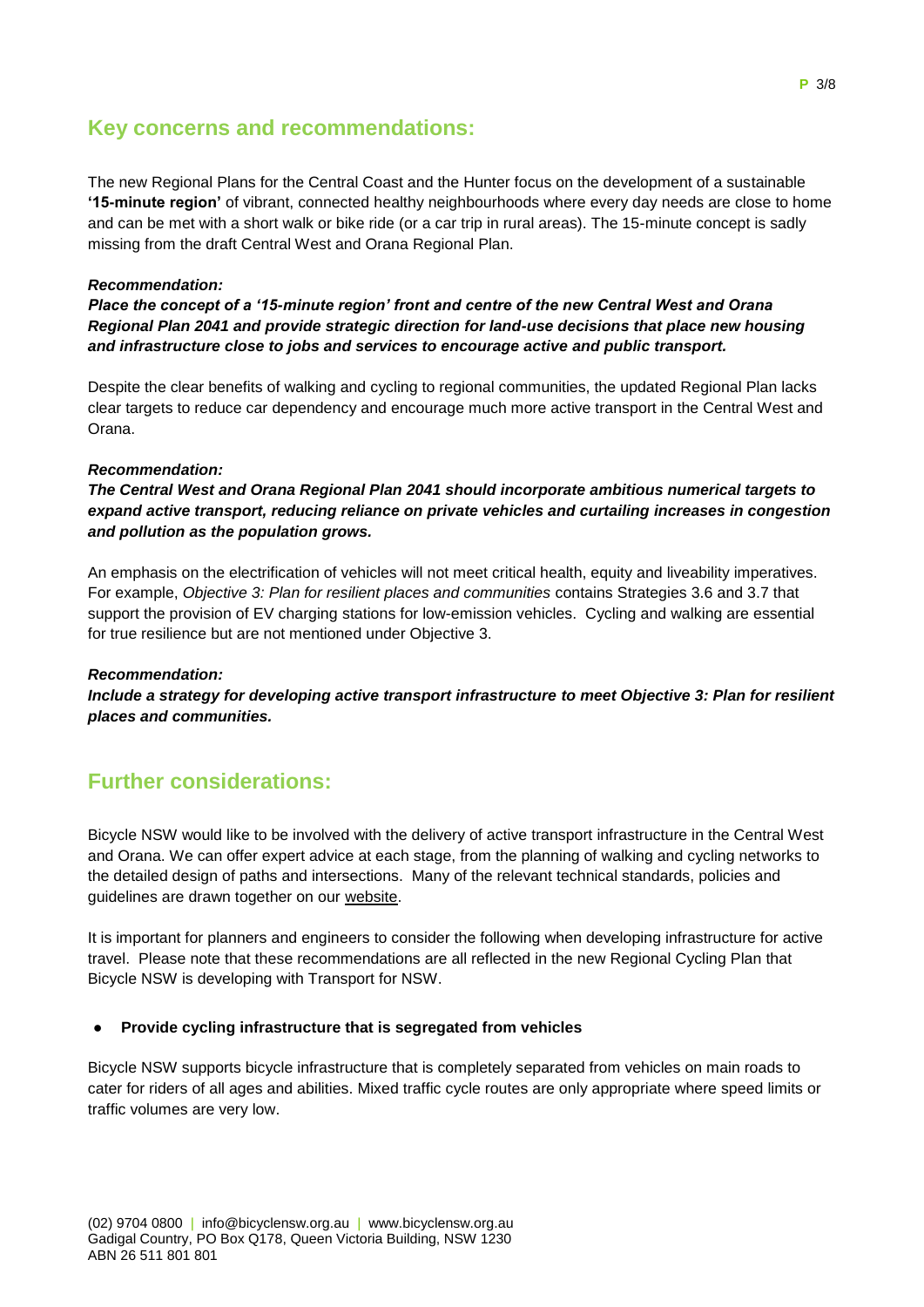According to the best practice 'cycling segmentation' model, developed in Portland USA to identify the type and needs of existing and potential bike ridersix, such cycle paths will allow 70% of local residents to consider journeys by bike.

Where there are few pedestrians, shared paths through parks or on footpaths are a suitable solution. In areas with high levels of pedestrian and cycling activity, standard shared paths will not lead to an acceptable level of amenity and safety for either walkers or riders as conflict occurs between different users and separated cycle paths within the road environment should be considered.

Bicycle NSW recommends referring to the new Cycleway Design Toolbox<sup>x</sup> and the 2017 Austroads Cycling Aspects of Austroads Guides (AP-G88-17) to ensure that the paths are constructed to current best practice.

# ● **Reduce speed limits to 30km/h in residential roads and town centres**

30 km/h speed limits reduce the need for separate bicycle infrastructure on local streets. 30 km/h has been shown as an optimal speed limit to allow people driving and cycling to share the road safely<sup>xi</sup> and is becoming a standard speed limit in many parts of the world. All single lane roads in Spain have been under a 30km/h limit since May 2021 and 30% of UK residents live in 20mph areas<sup>xii</sup>.

Lower speed limits are an important building block for Vision Zero, an approach to road safety that was launched in Sweden in 1994 with the simple premise that no loss of life is acceptable. The Vision Zero approach has been highly successful and has spread to many other countries. The key policies include prioritizing low urban speed limits, pedestrian zones, physical separation between bicycle and car traffic, data-based traffic enforcement and behaviour-change education<sup>xiii</sup>.

#### **Future proof the active transport network**

The status quo of walking and cycling activity in Regional NSW is likely to change rapidly. The density of walkers will increase when new housing and employment is delivered as proposed. An upswing in travel by bikes has occurred recently due to COVID-19, individual reactions to climate change, a surge in online delivery services and the growing popularity of e-bikes. In addition, State policies to address climate change and urban liveability will add to pressures on councils to secure a much bigger travel share for walking and cycling. It is important to future proof the cycle network by allowing for increased demand at the outset. Paths should be wide enough for overtaking and must accommodate a range of mobility options such as cargo bikes and disability scooters. As discussed above, pedestrians and bike riders should be separated where possible.

# ● **Develop facilities for cycle tourism**

Cycle tourism has enormous potential to attract visitors to regional areas and provide business opportunities for local residents. Rail trails are gaining momentum in NSW. The Tumbarumba to Rosewood trail has brought a constant flow of visitors to small villages in the area since it opened in 2020, supporting 9 new businesses<sup>xiv</sup>. The Northern Rivers Rail Trail will be a catalyst for the Tweed Valley becoming an important hub for cycling. Tourism on neighbouring [Brisbane Valley Rail Trail](https://www.tmr.qld.gov.au/bvrt) (BVRT) is going from strength to strength. The BVRT is a great example of what can be achieved through community and government support.

Dedicated infrastructure is not always required for tourist routes. Establishing a series of waymarked routes on scenic back roads and publishing maps and resources to promote cycle touring will draw cyclists from far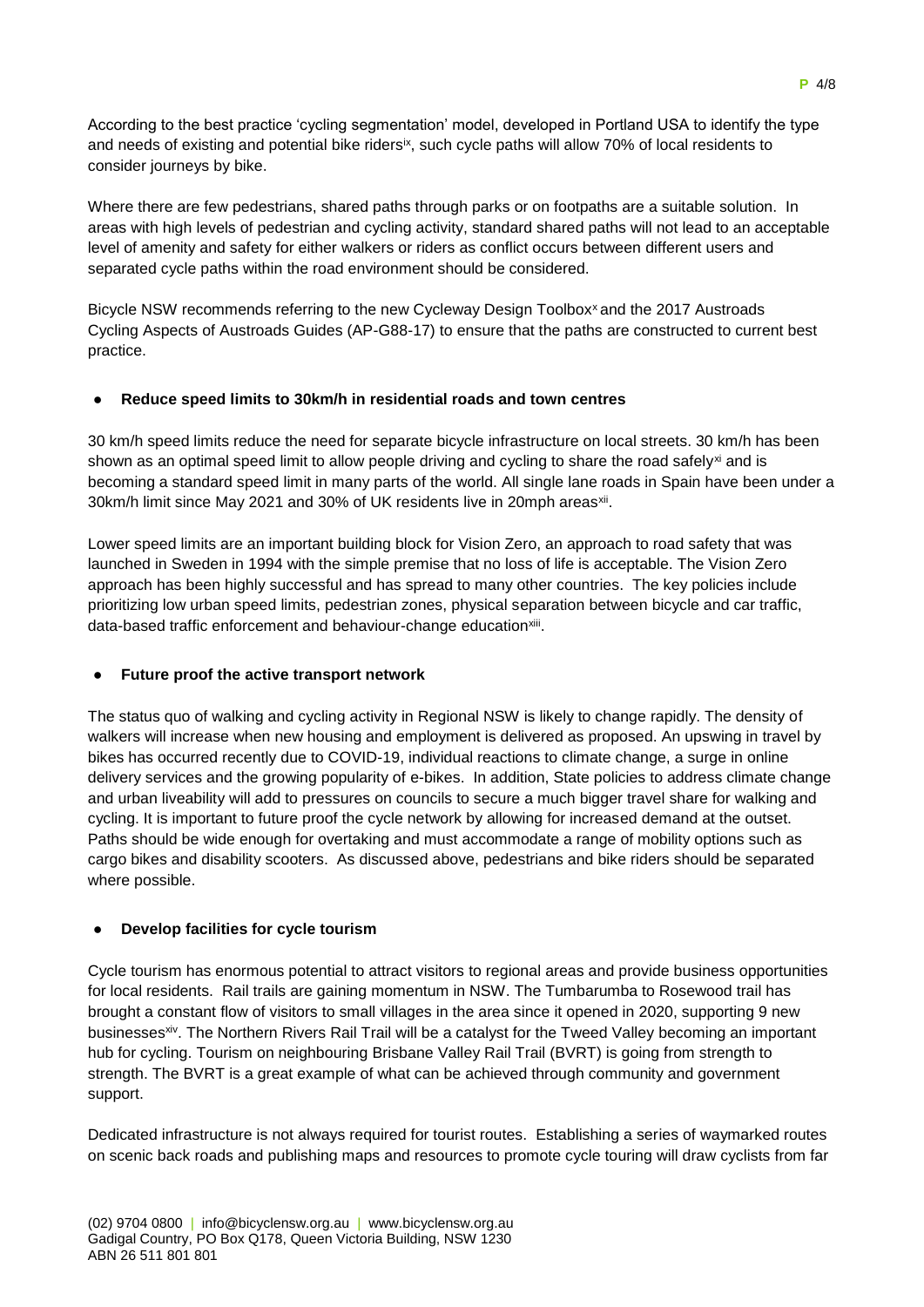and wide and support a vibrant rural economy. The Central West Trail is a fantastic example of this, as are the waymarked bicycle trails that link the vineyards of the Lower Hunter and the Barossa Valley. It is important for neighbouring councils to work closely to facilitate longer touring routes.

Mountain biking is also very popular. The Blue Derby trails in north-eastern Tasmania provide an excellent example of bike tourism bringing economic benefits for local communities. \$3.1 million was invested in mountain bike trails in 2015. Now, more than 30,000 tourists visit the trails each year, injecting more than \$30 million back into the Tasmanian economy<sup>xv</sup>.

Share bike rental hubs should be provided in tourist centres to ensure access to the trails for all visitors. Facilities for e-bike charging, bike maintenance and bike storage need to be created in key locations.

# ● **Work with train and bus operators to allow carriage of cycles**

Although bikes can be wheeled onto the CityRail services to Lithgow, they must be boxed and weigh under 20kg to be accepted onto the faster regional trains. Only a limited number of bikes (usually 5) can be carried on each train. Many bicycles, such as e-bikes and tandems, do not fit within the size and weight limits. This is a serious impediment to bike-related tourism, particularly as e-bikes grow in popularity, opening up cycle touring to a much broader demographic.

In view of the economic, health and environmental benefits of encouraging cycling, Bicycle NSW supports the campaign for new trains currently being procured by the NSW Government to have more space allocated to bicycles, with roll on/roll off storage replacing the requirement to box bikes. Please see <https://bicyclensw.org.au/bikes-on-nsw-trainlink-campaign/> for more information.

We also suggest initiating discussions with bus operators to develop a strategy to allow bikes to be carried on buses. This will allow one-way trips, open up the cycle network to a wider range of users and provide access to trails and everyday destinations without using a car.

#### ● **Improve safety on rural roads linking smaller towns and villages**

Bicycle NSW has consulted with local cycling advocates and a common request is that the main roads connecting smaller villages are made safer for cyclists. In the short term, wide shoulders, signage, speed restrictions and intersection improvements are essential. In the longer term, separate cycle paths should be developed along key routes.

#### ● **Increase tree canopy cover over the walking and cycling network**

Climate change is causing an increase in hot weather in Country NSW. Much of the Central West experiences 10-20 days each year where the maximum temperature is greater than 35°C. Maximum summer temperatures are predicted to increase by 2.3°C by 2070 when 40 annual hot days over 35°C are likely<sup>xvi</sup>. It is essential to create a tree canopy over footpaths and shared paths to ensure that they are comfortable to use in the warmer months, allowing opportunities for exercise and mitigating the health impacts of inactivity, such as diabetes and heart disease. The correct trees for the climate, soil and topography must be selected, and an adequate maintenance programme instigated. We recommend following the research being undertaken into heat resilient street trees at Western Sydney University through the [Which Plant Where?](https://www.westernsydney.edu.au/environmental_sustainability/home/living_labs/which_plant_where) Project.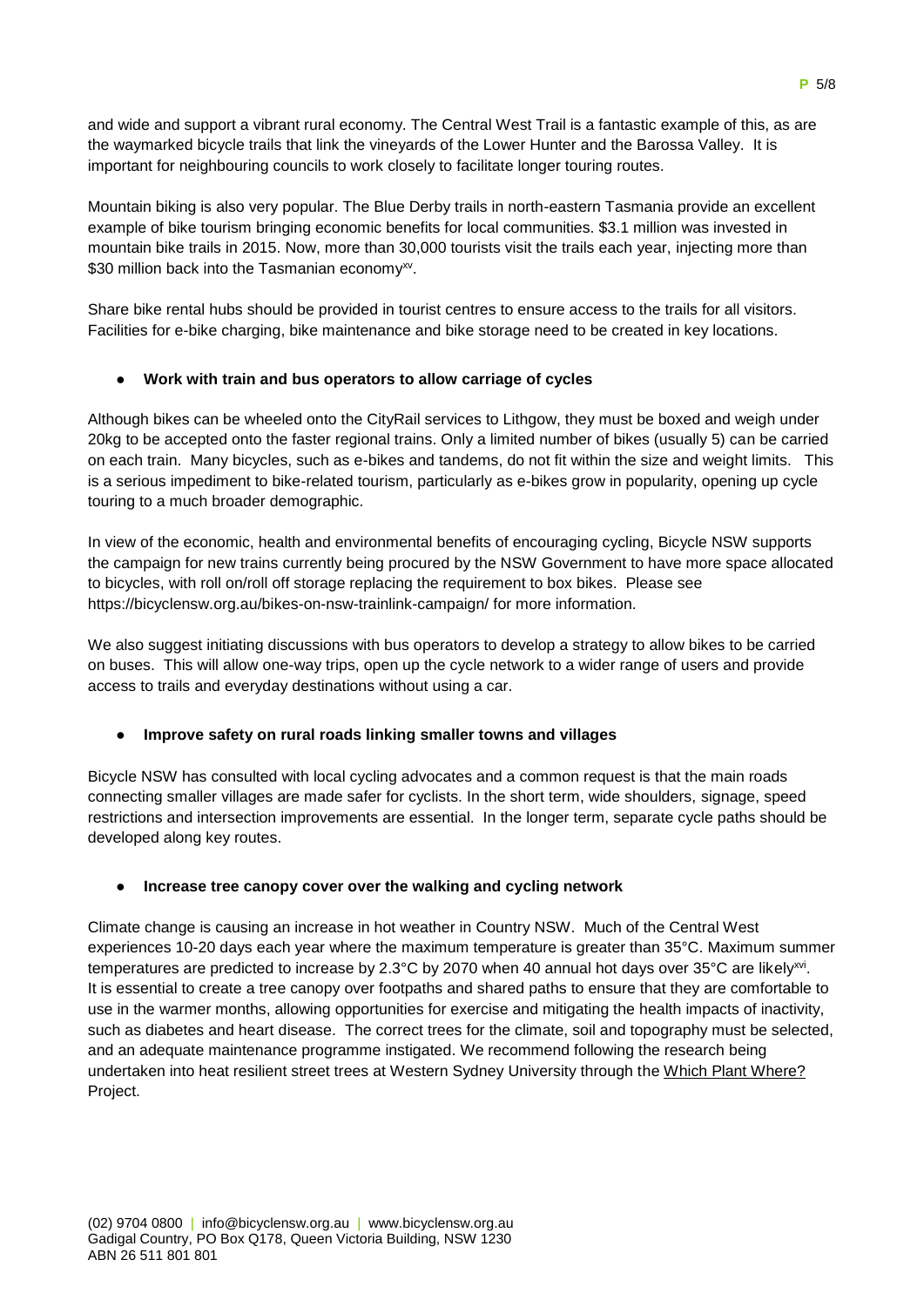# ● **Ensure that new cycle infrastructure is inclusive**

All types of bikes should be accommodated by the cycling infrastructure, including cargo bikes and tricycles. Again, the width of the paths is critical and it is important to consider turning radii, dropped kerbs, ramps and the design of modal filters to ensure that non-standard bikes not excluded from the network. Cargo bikes will increasingly be used for deliveries and have huge potential to play a key role in a sustainable transport system. Non-standard bikes such as hand-cycles, recumbents and wheelchair bikes offer disabled people independent mobility but are a rare sight on urban streets due to barriers caused by poor urban design. Any measures enabling cycling by disabled people will support a growth in cycling by novice cyclists, children and older people, and improve conditions for those using mobility scooters<sup>xvii</sup>.

# ● **Prioritise pedestrians and cyclists at all intersections**

Traffic light phasing and sensors must favour active modes to encourage more people to walk and cycle. In line with the Road User Space Allocation Policy and other State and local strategies, small delays to vehicle traffic should never prevent the delivery of safer, more efficient and more attractive active transport infrastructure. Raised crossings at unsignalised intersections will slow cars and improve safety. Bicycle paths must continue across the raised crossings so people riding bikes are not required to dismount.

# **Maintain a focus on the important details of the cycle network**

The detailed design of cycle routes, adequate end of trip facilities, clear wayfinding and grass roots education are critical to encourage the uptake of cycling and reduce dependence on private vehicles.

It is essential to ensure that popular daily destinations such as town centres and schools are easy to reach by bicycle for all residents of all ages and abilities. In particular, safe connections with all education facilities along the routes must be incorporated. Cycling infrastructure needs to be safe and continuous to increase the mode share of cycling and reduce congestion associated with school journeys. Without proper separation from vehicles and safe intersections, parents will still feel driving their children to school and activities is the only way to keep them safe from being hit by cars.

Integration of the routes with bus stops is essential to ensure easy access by bike and foot. All public transport journeys start and finish with a walk or cycle. Providing high-quality, safe conditions for active travel to bus routes will break down the first/last mile barrier which can inhibit take-up of public transport.

Cycle paths should feature amenities such as water fountains, shading, seating, lighting, bike maintenance stations and toilet blocks.

Secure bike parking and other end of trip facilities, including charging points for e-bikes, should be provided at journey end locations to further support riders and encourage participation.

Wayfinding must support visitors by clearly articulating and communicating the most efficient and safest route. Signage style for wayfinding should be consistent throughout each LGA and reflect the diversity of the community.

Finally, education, information and events to promote walking and bike riding as a form of transport are an important part of any plan to increase participation in active travel.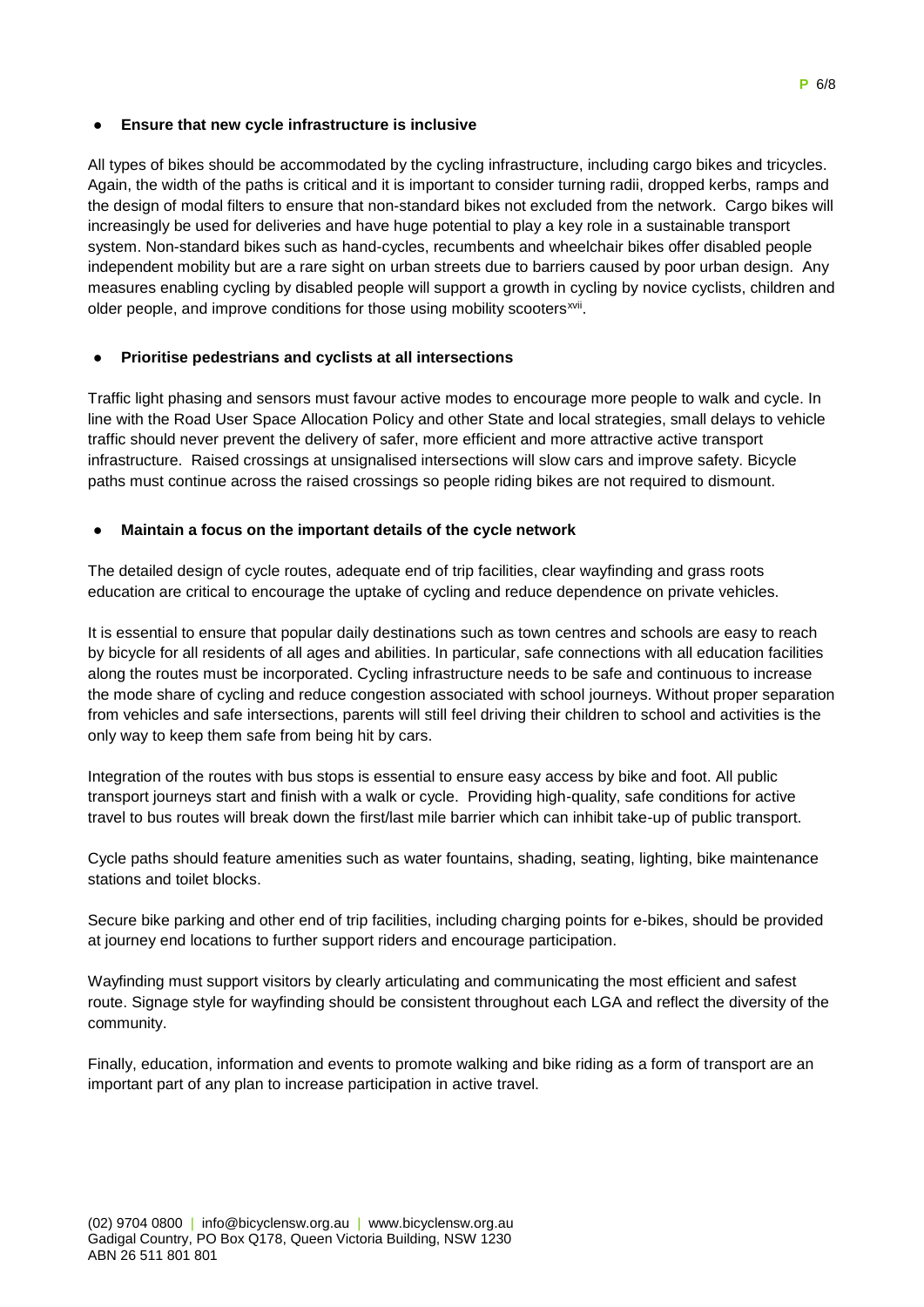# **Conclusion:**

Bicycle NSW encourages DPIE to take advantage of the process of updating the Central West and Orana Regional Plan to propose game-changing advances in active transport. Safe infrastructure to support walking and bike riding will benefit everyone in the community, reducing congestion and pollution while improving public health, providing more equitable access to employment, services and public transport and attracting tourism.

We look forward to working with Transport for NSW, DPIE, Local Government Authorities and local Bicycle User Groups of the Central West and Orana to progress the delivery of active transport infrastructure in the near future.

Yours faithfully,

Sach TickGrd.

Sarah Bickford

Bike Planner Bicycle NSW

: MU ean

Peter McLean

Chief Executive Officer Bicycle NSW

<sup>i</sup> NSW Government, Road User Space Allocation Policy CP21000, [Online as at 19/2/2021] 1

[www.transport.nsw.gov.au/system/files/media/documents/2021/road-user-space-allocation-policy.pdf](http://www.transport.nsw.gov.au/system/files/media/documents/2021/road-user-space-allocation-policy.pdf)

ii NSW Government, Providing for Walking and Cycling in Transport Projects Policy CP21001,

<sup>v</sup> Government Architect NSW. 2020. Urban Design for Regional NSW. https://www.planning.nsw.gov.au/-

/media/Files/DPE/Guidelines/urban-design-guide-for-regional-nsw-2020-06-03.pdf

https://quickstats.censusdata.abs.gov.au/census\_services/getproduct/census/2016/quickstat/103?opendocument vii [Jerome N Rachele.](https://theconversation.com/profiles/jerome-n-rachele-251972) Do the sums: bicycle-friendly changes are good for business, The Conversation [Online as at

24/2/2021[\] Do the sums: bicycle-friendly changes are good business \(theconversation.com\)](https://theconversation.com/do-the-sums-bicycle-friendly-changes-are-good-business-58213)

viii Central West Cycle Trail. https://centralwestcycletrail.com.au/

https://www.portlandoregon.gov/transportation/article/264746

<sup>x</sup> Cycleway Design Toolbox: designing for cycling and micromobility. Transport for NSW.

<https://www.transport.nsw.gov.au/system/files/media/documents/2021/Cycleway-Design-Toolbox-Web.pdf>

<https://www.bloomberg.com/news/articles/2020-11-18/speed-limits-are-dropping-in-europe-and-the-u-k>

<https://s23705.pcdn.co/wp-content/uploads/2021/02/providing-for-walking-and-cycling-in-transport-projects-policy.pdf> iii PIA. 2013, Sept 3. https://www.planning.org.au/documents/item/5578

iv Byron Shire Bike Plan. 2019. https://www.byron.nsw.gov.au/files/assets/public/hptrim/traffic-and-transport-planningmedium-and-long-term-development-transport-strategies-2013-2020/byron-shire-10-year-bike-plan-2019-final-adoptedplan-only-without-appendix-24.2017.50.1.pdf

vi Australian Bureau of Statistics. Quickstats for Central West SA4 2016.

**ixxvi Roger Geller. (2009). Four types of cyclists. Portland Bureau of Transportation.** 

xi City of Yarra - 30km/h speed limit: pre-trial final report, 2017. [https://thanksfor30.com.au//sites/default/files/2018-](https://thanksfor30.com.au/sites/default/files/2018-08/City-of-Yarra-Pre-Trial-Report-Aug-2017-FINAL%5B1%5D.pdf) [08/City-of-Yarra-Pre-Trial-Report-Aug-2017-FINAL%5B1%5D.pdf](https://thanksfor30.com.au/sites/default/files/2018-08/City-of-Yarra-Pre-Trial-Report-Aug-2017-FINAL%5B1%5D.pdf)

xii O'Sullivan, F. (2020, November). Why Europe is slowing down. Bloomberg CityLab.